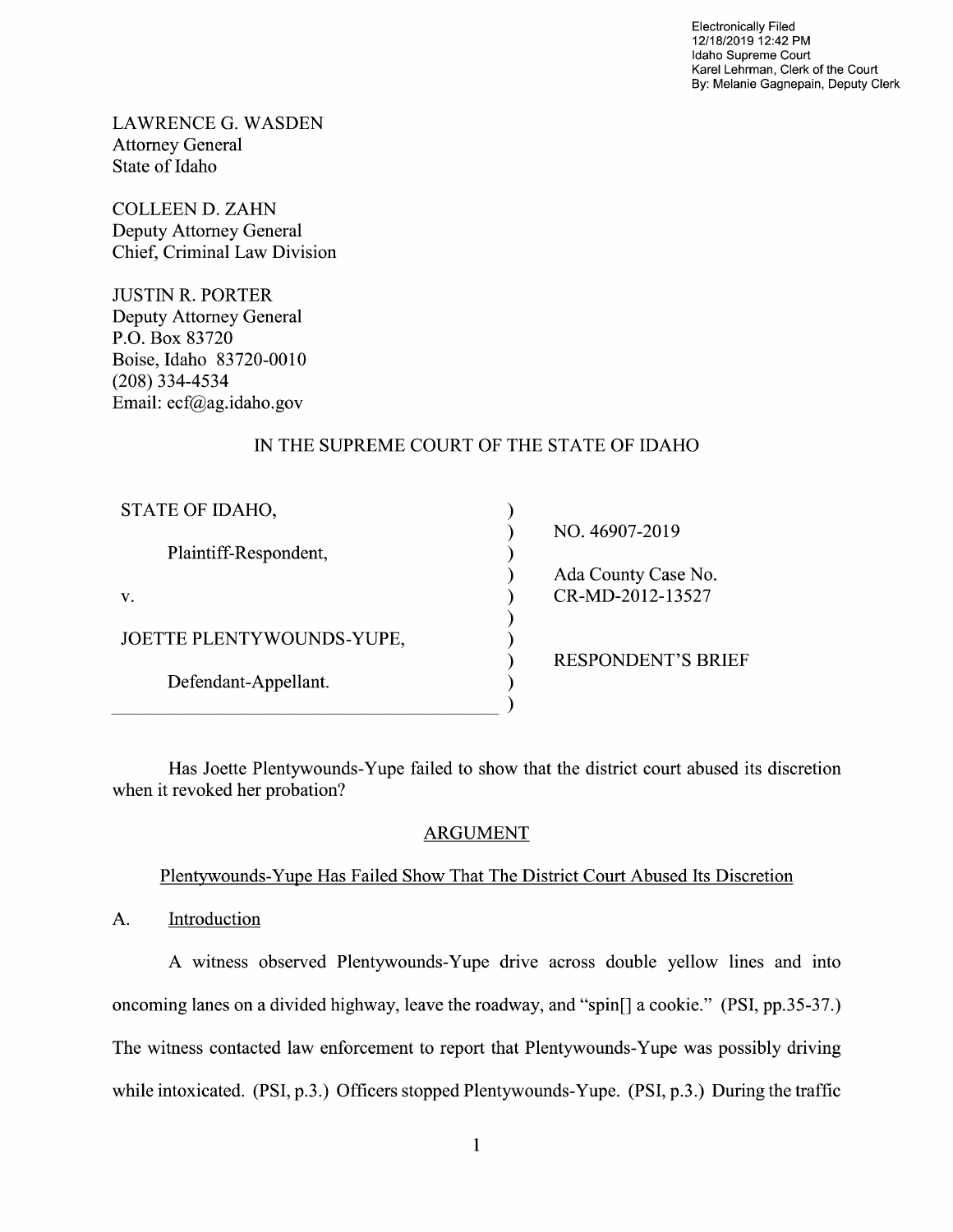stop, Plentywounds-Yupe told officers, "I'm drunk." (PSI, p.32.) She repeatedly called the officers "bitch" and "White bitch" throughout the course of the traffic stop. (PSI, p.32.) Plentywounds-Yupe refused t0 perform the standardized field sobriety tests. (R., pp.3, 32.) She also refused to provide a breath sample.  $(R., pp.3, 32.)$  Officers discovered more than forty alcoholic beverages in Plentywounds-Yupe's car—some of the bottles and cans were open and empty. (PSI, p.32.) A blood draw revealed that Plentywounds-Yupe had an excessive blood alcohol concentration 0f .227. (PSI, p.3, 57.)

The State charged Plentywounds-Yupe with operating a motor vehicle while under the influence of alcohol, felony, Idaho Code §§ 18-8004, 18-8005(6).  $(R., pp.52-53.^1)$  Pursuant to a plea agreement, Plentywounds-Yupe pled guilty to felony DUI. (R., pp.60-67.) The district court imposed a unified ten-year sentence, with two years fixed. (R., pp.72-77.) The court suspended her sentence and placed her on probation for ten years. (R., pp.72-77.)

In September 2014, less than one year after being placed on probation, the state filed a motion for probation violation, alleging seven probation violations. (R., pp.81-83.) Plentywounds-Yupe admitted that she had violated the terms and conditions of her probation by:  $(1)$  twice consuming an alcoholic beverage,  $(2)$  failing to notify her supervising officer of contact with law enforcement, and  $(3)$  operating a motor vehicle in violation of the court's order.  $(R_{n})$ pp.82-83, 113.) The district court revoked Plentywounds-Yupe's probation, executed the judgment, and retained jurisdiction. (R., pp.113-17.) The court recommended a Therapeutic Community Rider. (R., p.1 16.)

 $1$  In 2008, Plentywounds-Yupe received a withheld judgment for her first DUI. (PSI, pp.4-5.) Her second DUI stemmed from an arrest that occurred just four days after her arrest in this case. (PSI, p.5.) That DUI arrest resulted in a judgment of conviction that was entered in August 2013. (PSI, p.5.)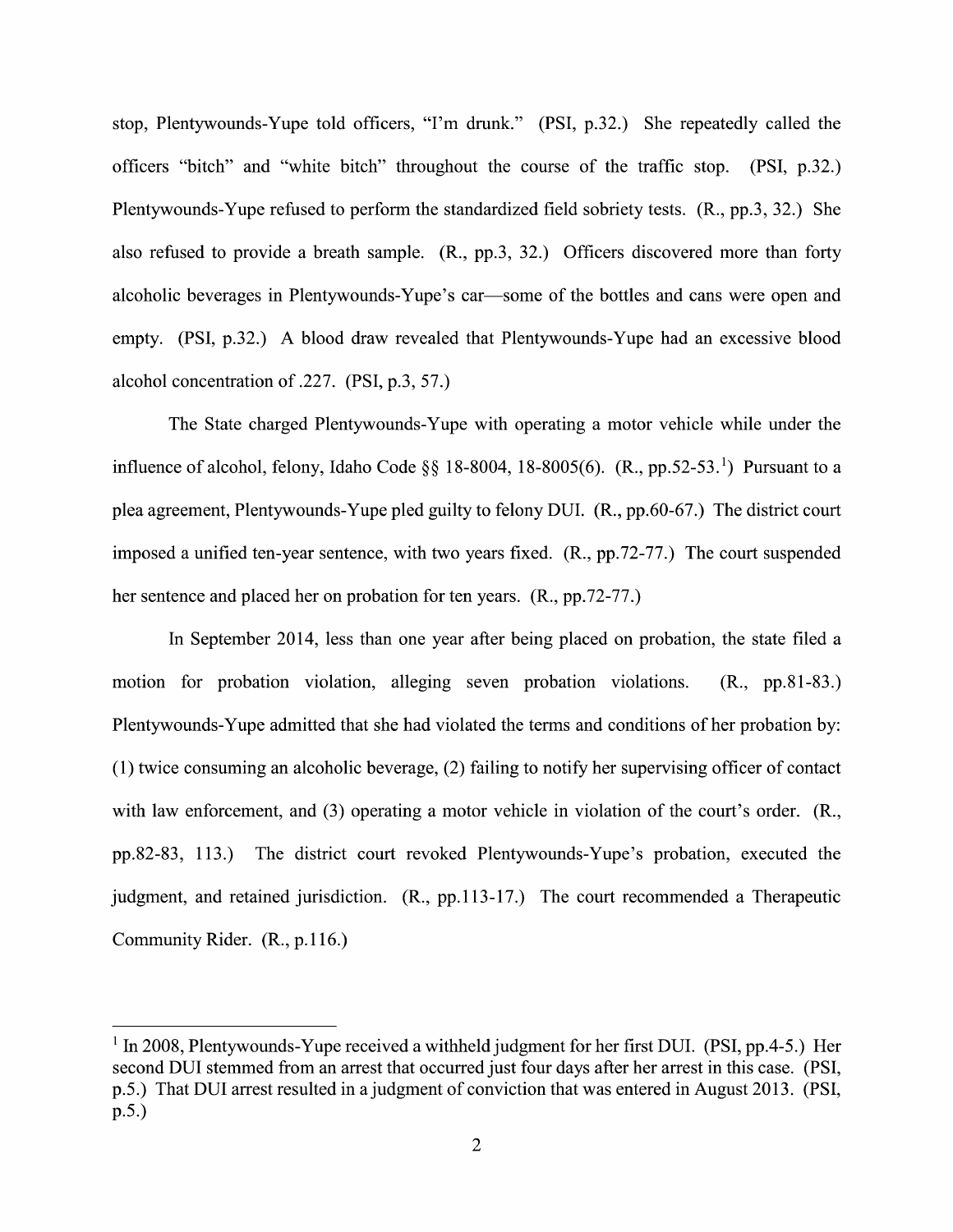Following the period of retained jurisdiction, the court placed Plentywounds-Yupe back on probation for ten years. (R., pp.119-24.) In April 2016, approximately one year after being placed back on probation, the state filed a motion for probation violation alleging seventeen probation Violations. (R., pp.125-28.) Plentywounds-Yupe admitted that she had violated the terms of her probation by: (1) committing the crime of petit theft,  $(2)$  twice committing the crime of intoxicated person,  $(3)$  committing the crime of possession of a controlled substance,  $(4)$  committing the crime of possession of drug paraphernalia, (5) purchasing a motor vehicle without permission; (6) driving without a valid driver's license or an interlock device, (7) failing to attend or successfully complete the rider aftercare program, and (8) leaving her assigned district Without first obtaining permission from her supervising officer. (Tr., p.4, L.11 – p.7, L.8.) The court revoked Plentywounds-Yupe's probation.  $(R., pp.182-84; Tr., p.12, Ls.24-25.)$  Plentywounds-Yupe timely appealed from the order revoking probation. (R., pp. 185-87.)

#### B. Standard Of Review

In reviewing the district court's decision to revoke probation, this Court employs "a twostep analysis." State V. Sanchez, 149 Idaho 102, 105, 233 P.3d 33, 36 (2009) (citation omitted). First, the appellate court determines "whether the defendant violated the terms of his probation." Id. If the appellate court determines "that the defendant has in fact violated the terms of his probation, the second question is what should be the consequences of that violation." Id.

The decision to revoke probation is within the sound discretion of the court. State v. Le mic, <sup>164</sup> Idaho 110, 113, <sup>426</sup> P.3d 461, <sup>464</sup> (2018). "A district court's decision t0 revoke probation will not be overturned on appeal absent an abuse of discretion." Sanchez, 149 Idaho at 105, 233 P.3d at 36. When a trial court's discretionary decision is reviewed on appeal, the appellate court conducts a multi-tiered inquiry to determine whether the lower court:  $(1)$  perceived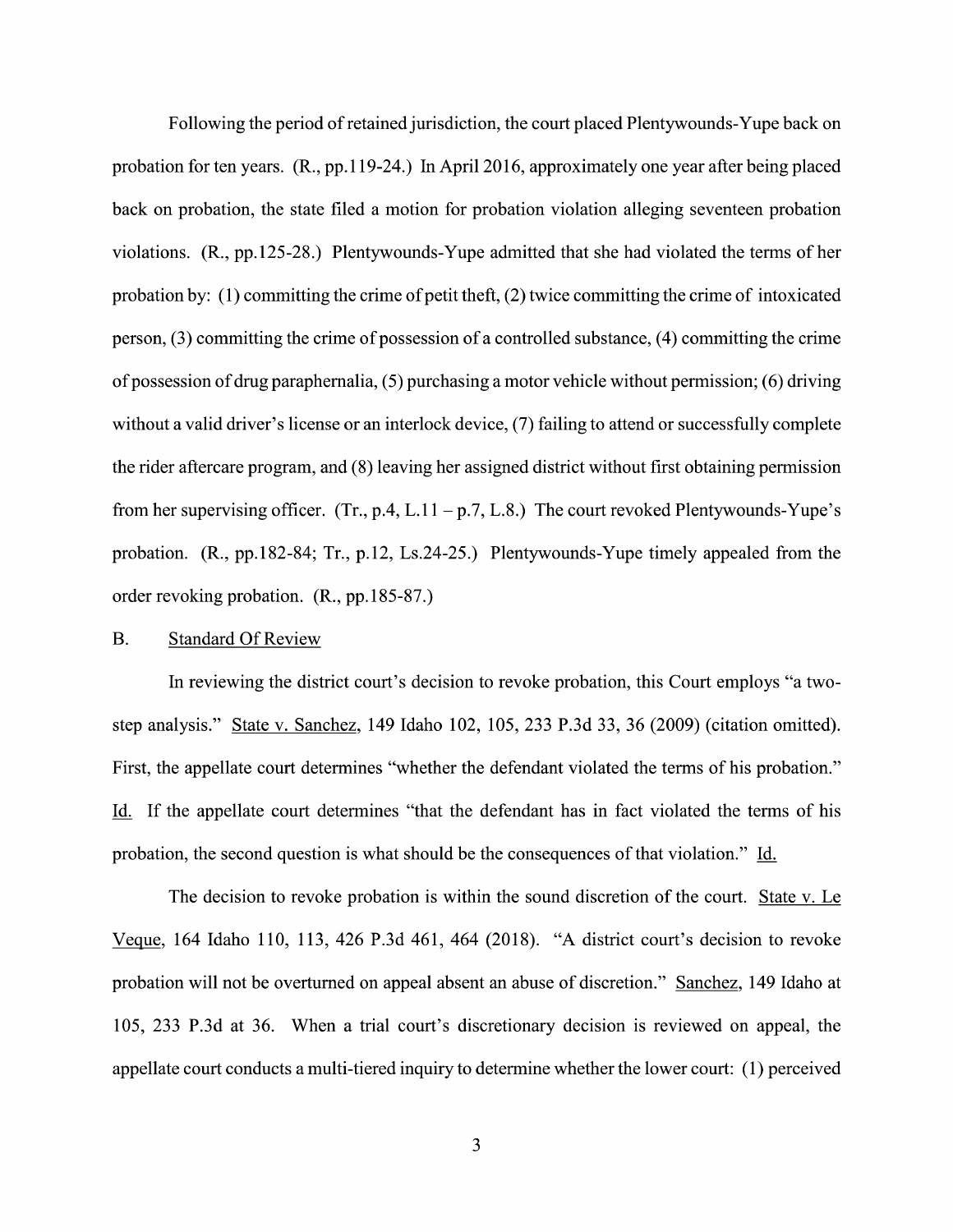the issue as one of discretion; (2) acted within the boundaries 0f such discretion; (3) acted consistently with any legal standards applicable to the specific choices before it; and (4) reached its decision by an exercise 0f reason. State V. Herrera, 164 Idaho 261, 270, 429 P.3d 149, 158 (2018).

### C. Plentywounds-Yupe Has Shown No Abuse Of The District Court's Discretion

On appeal, Plentywounds-Yupe does not challenge the determination that she violated the terms of her probation, nor could she given that she admitted the violations to the district court.  $(Tr, p.4, L.11 - p.7, L.8; R., p.179.)$  Instead, she asserts the district court "abused its discretion" by failing to reach its decision to revoke her probation by the exercise 0f reason." (Appellant's brief, p.5.) Plentywounds-Yupe's argument lacks merit.

The district court did not abuse its discretion when it revoked Plentywounds-Yupe's probation. In reviewing the propriety of a probation revocation, the focus of the inquiry is the conduct underlying the trial court's decision to revoke probation. State v. Morgan, 153 Idaho 618, 621, 288 P.3d 835, 838 (Ct. App. 2012). Plentywound's-Yupe's admitted t0 seven separate violations of the terms and conditions of her second probation. (Tr., p.4, L.11 – p.7, L.8.) Her probation violations were not insignificant, technical violations. She committed a variety of new crimes including possession of a controlled substance, possession of drug paraphernalia, petit theft, and intoxicated person. (Tr., p.5, L.8 – p.6, L.17.) She also failed to successfully complete the rider aftercare treatment, and left her assigned district without her probation officer's permission.  $(Tr, p.6, Ls.23-25.)$  All of these violations occurred within approximately one year of the court placing Plentywounds-Yupe back on probation following her rider. (R., pp.125-29.) Even Plentywounds-Yupe's trial counsel conceded that "the Court certainly would be within its rights if it wanted to impose sentence given  $\dots$  the number, and nature of the violations." (Tr., p.9, L.25)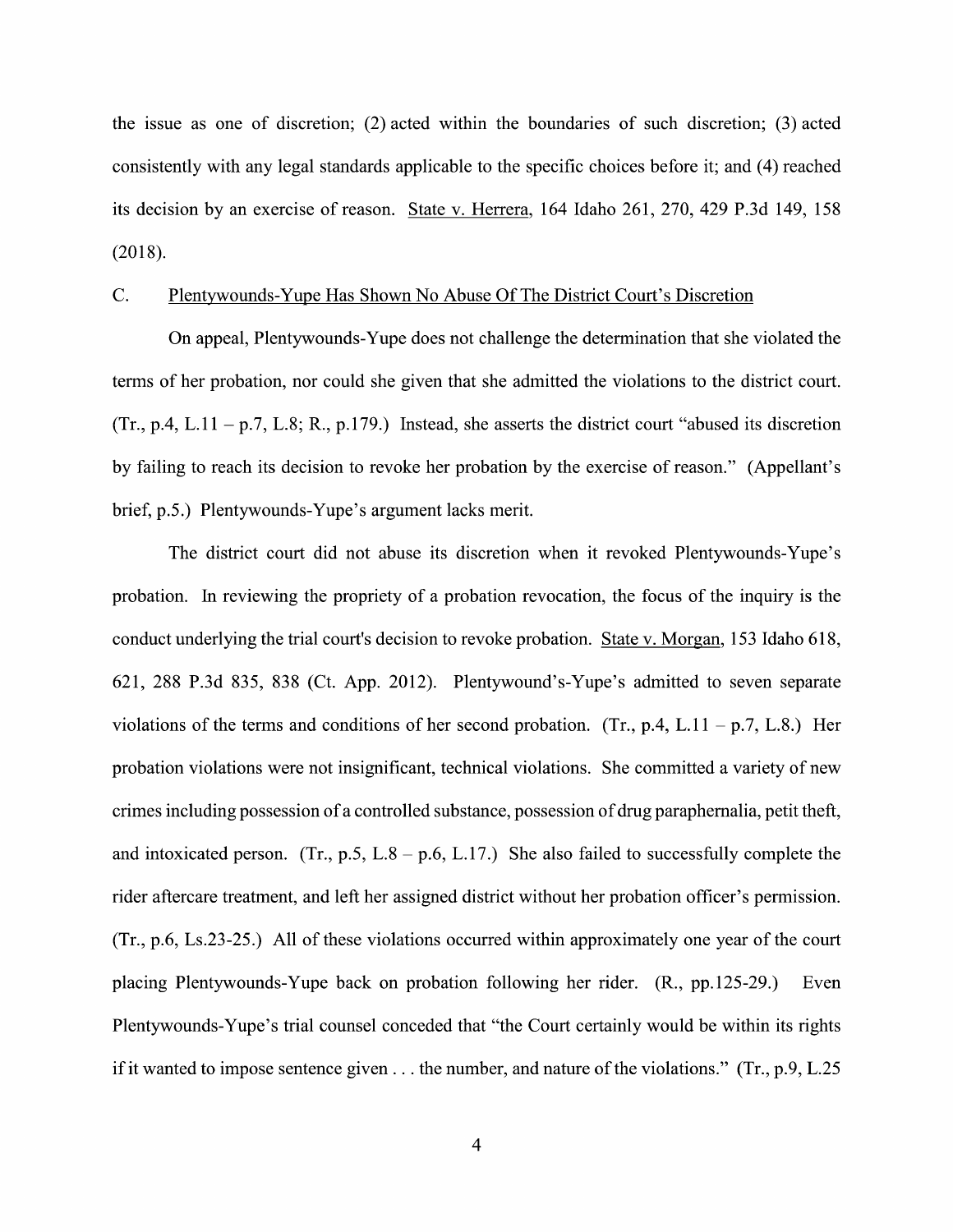p.10, L.4.) By her own admission, revocation was wholly appropriate given her conduct on probation.

Additionally, revocation is supported by Plentywounds-Yupe's history of noncompliance with the terms of her probation. The court placed her on probation twice. And, she violated the terms of her probation twice. Upon conviction, she initially received the benefit of a ten-year probation. (R., pp.72-77; Tr., p.12, Ls.1-2.) She quickly violated the terms of that probation by resuming her consumption of alcohol, operating a motor vehicle in violation of the court's order, and failing to notify her supervising officer of contact with law enforcement. (Tr., p.12, Ls.12-15; R., pp.82-83, 113.) The court was willing to give Plentywounds-Yupe the opportunity to "see if things could be turned around."  $(Tr, p.12, Ls.15-16)$ . The court revoked her probation but retained jurisdiction for up to 365 days. (R., pp.113-17.) Following her rider, the court *again* placed Plentywounds-Yupe on a ten-year probation.  $(R., pp.119-24; Tr., p.12, Ls.16-18.)$  Yet again she was quick to Violate the terms 0f her probation, just as she had done before. She failed to complete her rider aftercare program, choosing instead to consume alcohol, possess drugs and drug paraphernalia, and drive without a license or an ignition interlock device. (Tr., p.5, L.16 – p.6, L.25; see R., pp.125-28.) Despite several opportunities to prove herself successful on probation, Plentywounds-Yupe's conduct has consistently demonstrated her unwillingness comply with the terms and conditions of her probation. This pattern of behavior is inconsistent with that of a successful probationer, and supports the district court's decision to revoke her probation. Thus, because of her conduct, the district court did not abuse its discretion When it revoked her probation.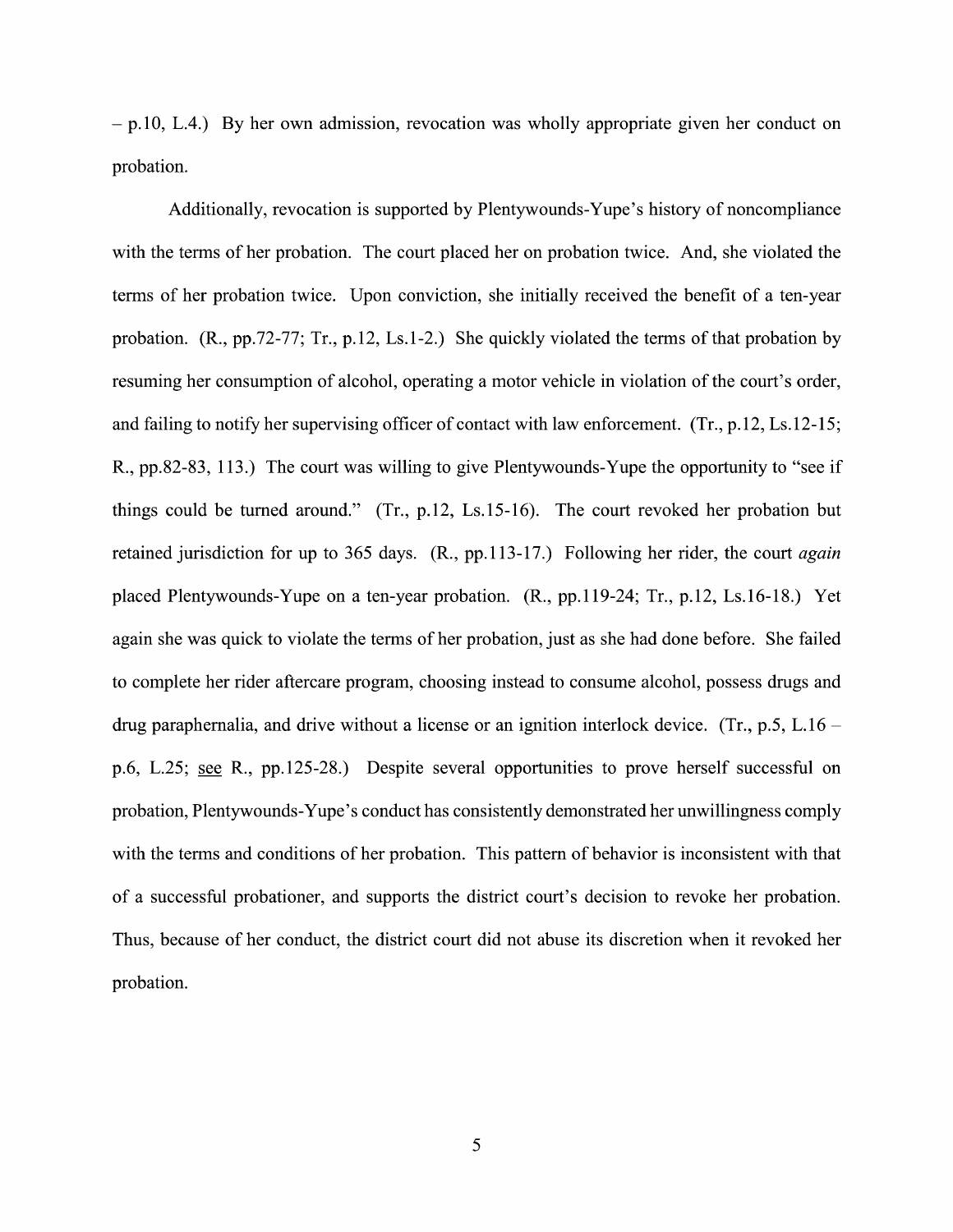On appeal, Plentywounds-Yupe argues "her probation Violations did not justify revoking probation" in light of her abusive marriage, her familial support, and her need for additional treatment. (Appellant's brief, pp.5-6.) She is incorrect.

The district court properly considered mitigating factors—such as Plentywounds-Yupe's abusive marriage and her familial support—and yet still properly revoked her probation. The trial court was aware of the mitigating factors Plentywounds-Yupe relies on in her appeal. During the disposition hearing, her trial counsel alerted the court to the fact that the PSI suggested she was associating with her ex-husband and discussed the abuse she had suffered at his hand. (Tr., p.9, Ls.13-17.) The PSI also contained significant family information comments for the court's consideration. (PSI, p.170.) Notwithstanding these mitigating factors, the district court rejected Plentywounds-Yupe's request for a second period of retained jurisdiction. The mere fact that<br>Plentywounds-Yupe has familial support and was the victim of an abusive marriage does not show an abuse of the court's discretion, especially in light of the nature of her probation violations and her long history of non-compliance with the terms of her probation.

Finally, Plentywounds-Yupe's assertion that she "should have been sentenced to a retained jurisdiction" because she had "demonstrated that she would apply herself to treatment and programing" is belied by the record. (Appellant's brief, p.6.) In determining Whether to revoke probation a court must consider whether probation is achieving "the objective of rehabilitation while also providing adequate protection for society." State v. Upton, 127 Idaho 274, 275, 899 P.2d 984, 985 (Ct. App. 1995). If the court reasonably concludes from the defendant's conduct that probation is not achieving its rehabilitative purpose, then probation may be revoked. Mummert, 98 Idaho 452, 454-55, 566 P.2d 1110, 1112-13 (1977). The record supports the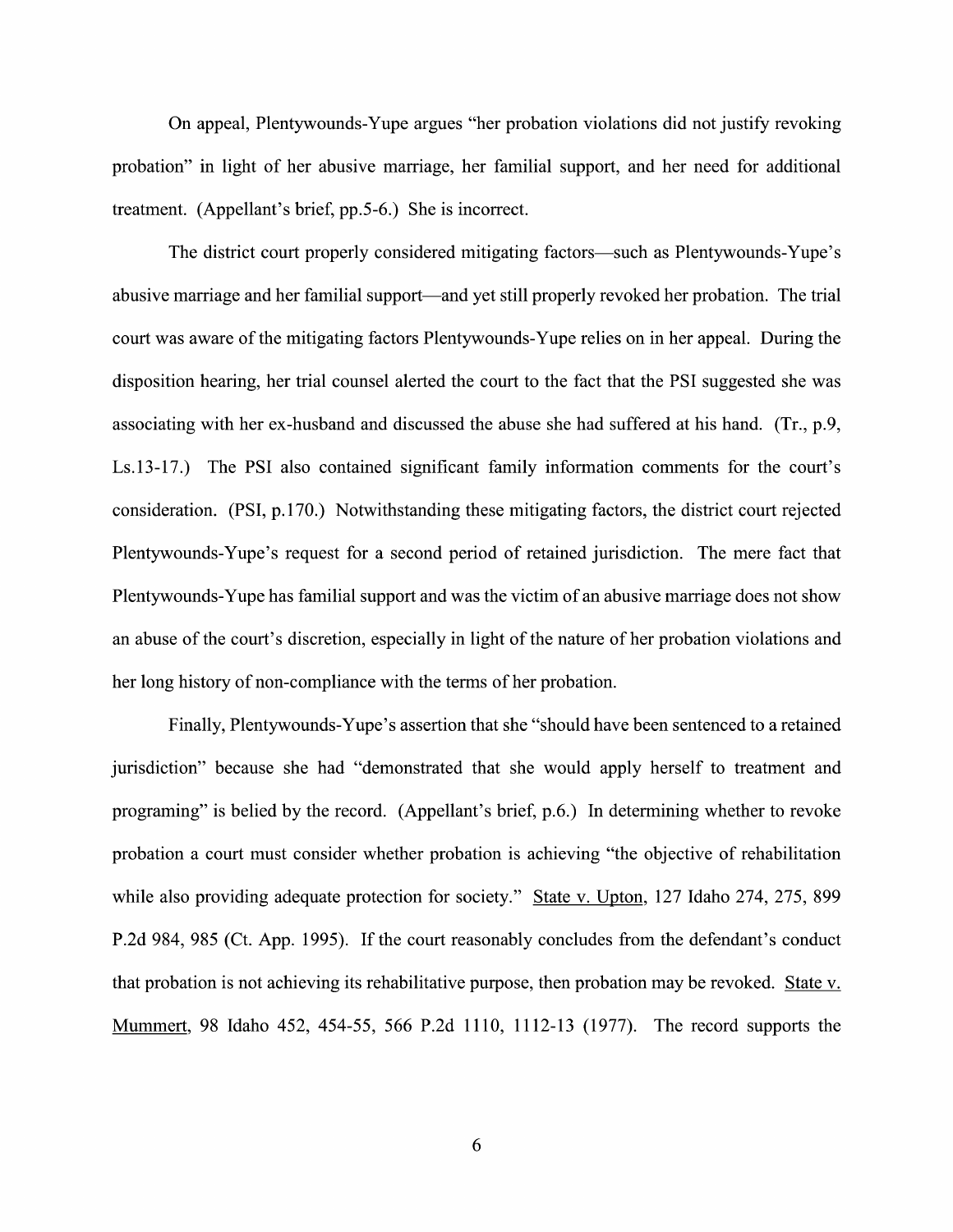conclusion that probation was neither achieving the objective of rehabilitation nor providing adequate protection for society.

Despite an obvious need for treatment, Plentywounds-Yupe failed to successfully avail herself of several rehabilitative opportunities that were afforded to her. She quickly violated her first probation by consuming alcohol, twice. (R., pp.82-83, 113-17.) Consequently, she was placed on a rider and then back on probation. (R., pp.113-17.) Nevertheless, on her second probation she failed to successfully complete her rider aftercare program. (Tr., p.6, Ls.23-25.) She committed the new crime of intoxicated person, twice.  $(Tr, p.5, Ls.16-25)$  She also possessed a controlled substance and drug paraphernalia.  $(Tr, p.6, Ls.4-17)$ . She also purchased a car and drove it without a license or an equipped interlock device, thereby putting the public at risk.  $(Tr, p.6, Ls.18-22)$  This conduct supports the conclusion that probation was not achieving the goal of rehabilitation and was inconsistent With the protection of society. Because Plentywounds-Yupe's probation was not achieving the goal of rehabilitation and was inconsistent with the protection of society, the revocation of her probation was not an abuse of discretion. She has failed to establish otherwise.

#### **CONCLUSION**

The state respectfully requests this Court to affirm the order 0f the district court. DATED this 18th day of December, 2019.

> /s/ Justin R. Porter JUSTIN R. PORTER Deputy Attorney General